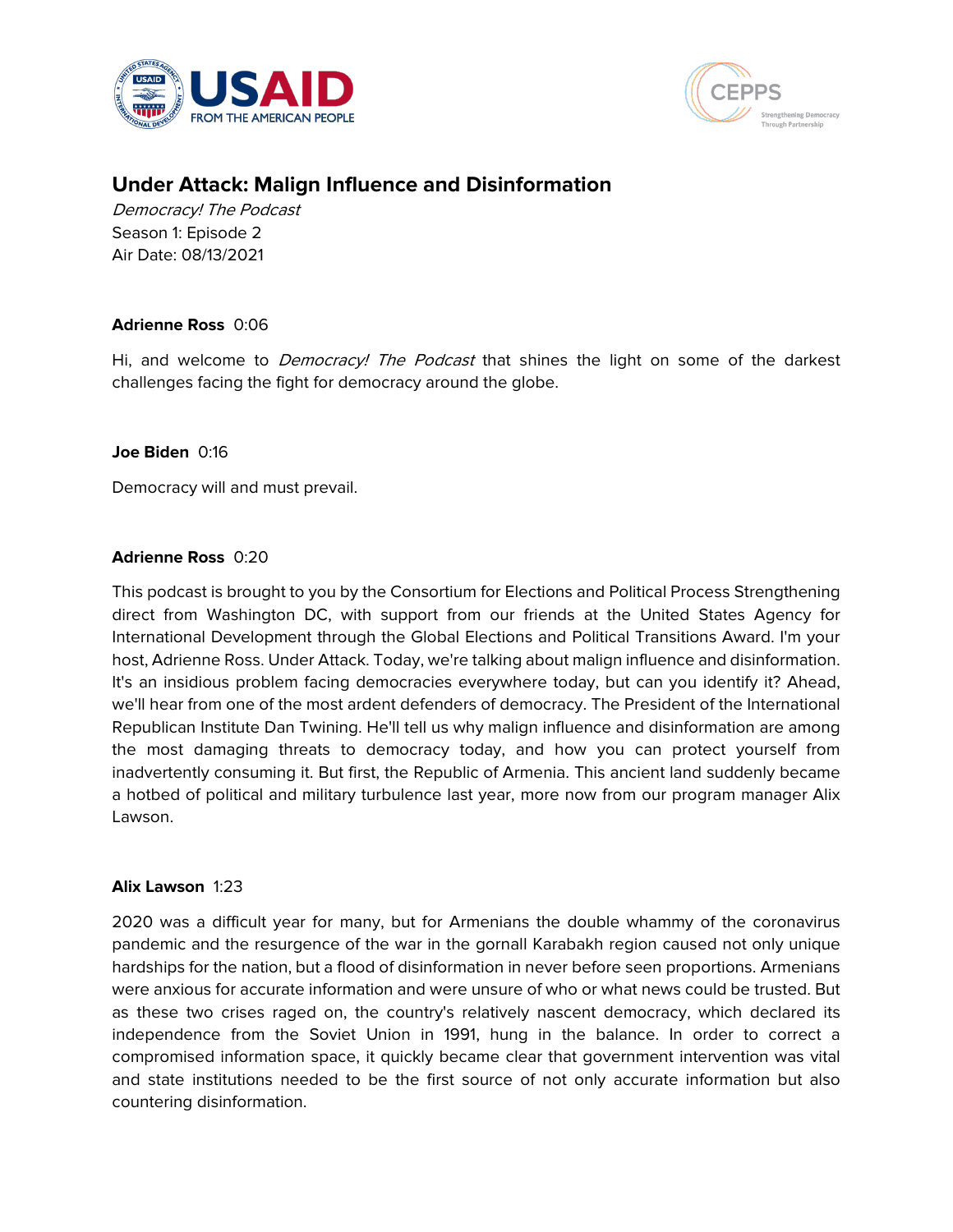### **Adrienne Ross** 2:19

Thanks, Alix. James De Witt and his colleague, Dr. Artak Shakaryan join us now to talk about the disinformation that grew in the midst of Armenia's twin crises. James is the International Republican Institute Resident Program Director for Armenia. He has been defending democracy for more than 25 years and oversees programs which aim to strengthen strategic communications and government and institutionalized parliamentary oversight. He is no stranger to US politics either, having served as a staffer in both chambers of the US Congress and the Texas Legislature. Also here today is Artak Shakaryan, who is a native Armenian. Artak for the last two years has been IRI's Senior Program Manager in Armenia. Prior to joining IRI, he served as a Child Protection Officer with UNICEF in both Armenia and Sudan. And Artak, I just have to say you're an accomplished scholar with high education degrees from several well known international schools, including the Kennedy School at Harvard, and Johns Hopkins here in Washington. Thank you so much for being here today live from Armenia. Armenia really has had a long and complicated history. Before we talk more about disinformation. Can you share a little bit about how the country's past may have contributed to this disinformation emergency last year?

#### **James De Witt** 3:37

Yes, sure. Well, if you're talking about Armenia, you're talking about the post-Soviet space. Armenia didn't gain its independence until 1991. And even following that, you don't see a lot of free media developing in the country, this government that came into power in the Velvet Revolution wasn't prepared. Because in the past, there just was no need. Basically, the government and the media before were one and the same thing. And that was true during the Soviet era, that and that's been true, really, over the past 30 odd years in Armenia. So, we can't blame the government. They've only been in power for a very short time, but there just wasn't a history of free media in this country. Then we had the twin crises Come on last year. And that was a big problem. The government really wasn't prepared. They needed expertise, they needed it quickly and they needed people that were able to deal effectively with social media especially.

### **Adrienne Ross** 4:39

And to be clear of what you're saying here, James or Artak, if you're if you'd like to answer, what we were seeing was really an uptick in disinformation and malign influence related to both COVID and the war as it was continuing.

### **Artak Shakaryan** 4:53

Yes, exactly. But at the same time, I will say that the society also has its stake because this is It lacks media literacy skills. So, with this inflow of information, they're not ready to handle it. They trust whatever is coming out from that magic box. And they are not prepared that that magic box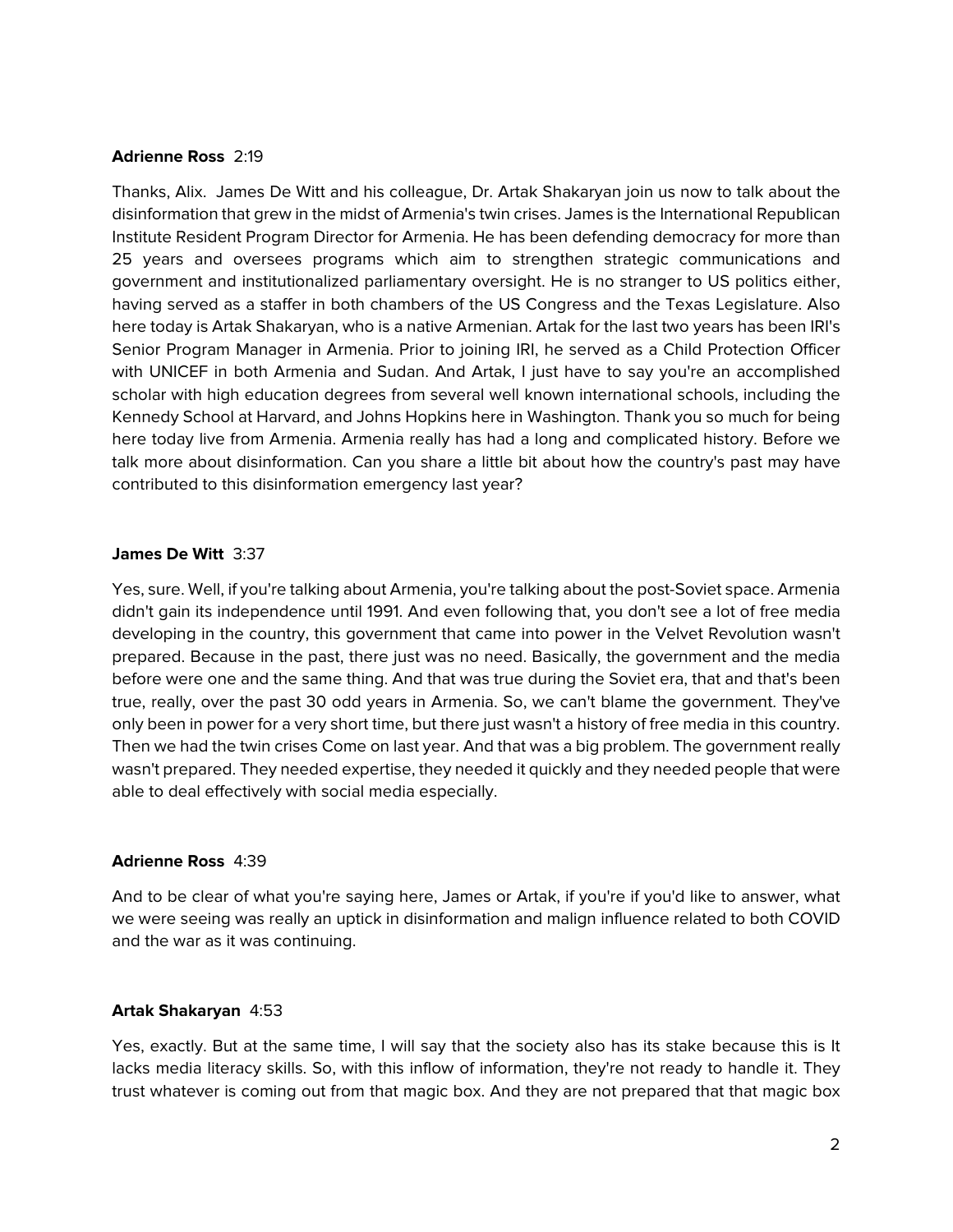may be lying, or maybe spreading disinformation. So that's why when the pandemic struck, the society was also watching not only Armenian TV stations, but also the western ones, the Russian ones, and was getting all those myths about the Coronavirus. And it was very hard for the government to deal with that situation. Additionally, when the war started, other foreign actors entered the Armenian media field and started also using this situation and trying to spread disinformation about all other things. So yes, the government was in a really hard situation. And even the super professional ones would deal with it with difficulty. So, we needed the urge to support the government in the communication efforts.

### **James De Witt** 6:15

Yes, luckily, we had prepared.

# **Artak Shakaryan** 6:18

The situation in Armenian and many other countries, especially in the developing countries is that the ministries are working in silos, they don't talk to each other, they don't tell the constituents. And this creates this situation of miscommunication that leads also to disinformation. So, our idea was to introduce the young researchers and young fellows to the ministries, so they try to bring in the fresh blood and bringing the experience and skills of working with social platforms that are taking over the traditional media. So, we want the government to have the proper representation on social media and to use the social media in daily communication with people and also in handling the disinformation/misinformation. So, these fellows also worked with each other. So, they also provided a bridge between the ministries and the communication between the ministries. The government was fighting the problems when propelling the reforms. So, they were not preparing the ground before introducing the reform. And our fellows that were also doing on the job training to the fellow people in the ministry tried to instill that idea that before introducing the reform, you need to work with the constituents, you need to prepare the media, you need to prepare yourself to do your homework before entering the field.

### **James De Witt** 7:57

These are people that are very well versed in social media, social media management, countering disinformation. They also know the old tools, the old-fashioned tools that are very well versed in the press and communications offices there.

### **Artak Shakaryan** 8:13

It's about the communication skills. It's about the data visualization skills, preparing you for graphics, preparing short stories out of huge policy documents, and keeping it simple, so that people can read and understand and also communicate with the media. So, most of our fellows are or used to be the journalists or used to be media anchors, so they know this area, and they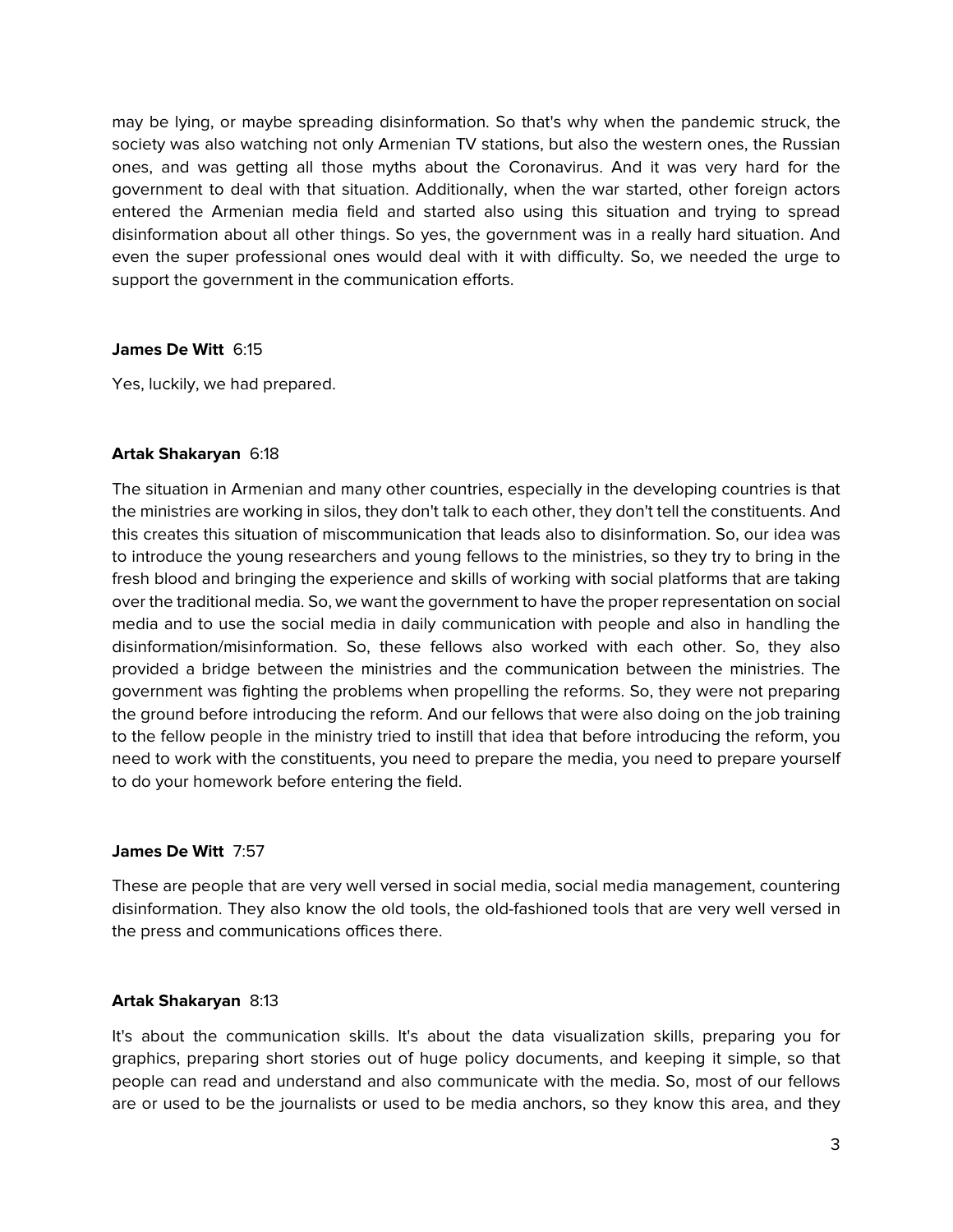know how to deal with that type of people. So, they are bringing this field experience to the cabinets.

### **James De Witt** 8:51

I think that's really important that you brought that up, Artak, because before we have these government ministries, we have the government very much formed and structured in the old ways and used to the old methods and issuing press releases and things like that. I think what's essential is that these spark fellows know that there's a lot of noise out there, there's a lot of information out there, it's very hard to get people's attention, and attention spans are short. So as Artak rightly pointed out, these spark fellows helped to compress these messages to get all this data and present them in a way that's digestible, that people that the public are actually going to see and understand. Just super important, right?

### **Adrienne Ross** 9:37

I mean, communication challenges really are something every single government has to deal with. But I have to say, I noticed that all your fellows are women. Was that something you did intentionally?

### **James De Witt** 9:47

No. That's where the expertise is here in Armenia. That's what the demand is. We partnered with the various ministries to recruit the spark fellows. We wanted to make sure that we were bringing on people that met the needs of the ministries. So, there was a huge call many applications in and in the end, those selected happened to be happened to be women. So those that is who we picked.

### **Adrienne Ross** 10:19

Well, that's great. I was happy to see that. What is the current military and political situation in Armenia right now? Sort of what now that the information space has given a leg up do we do we see a clear skies there? What do we expect in the next couple of months?

### **James De Witt** 10:36

So, it remains to be seen if we're out of the woods on COVID. In terms of the political situation, and the terms and related to the conflict which happened last fall. That continues, there are still violations of ceasefire agreements, there are shootings on the borders almost every day, it's almost becoming commonplace, although common places still very tense here.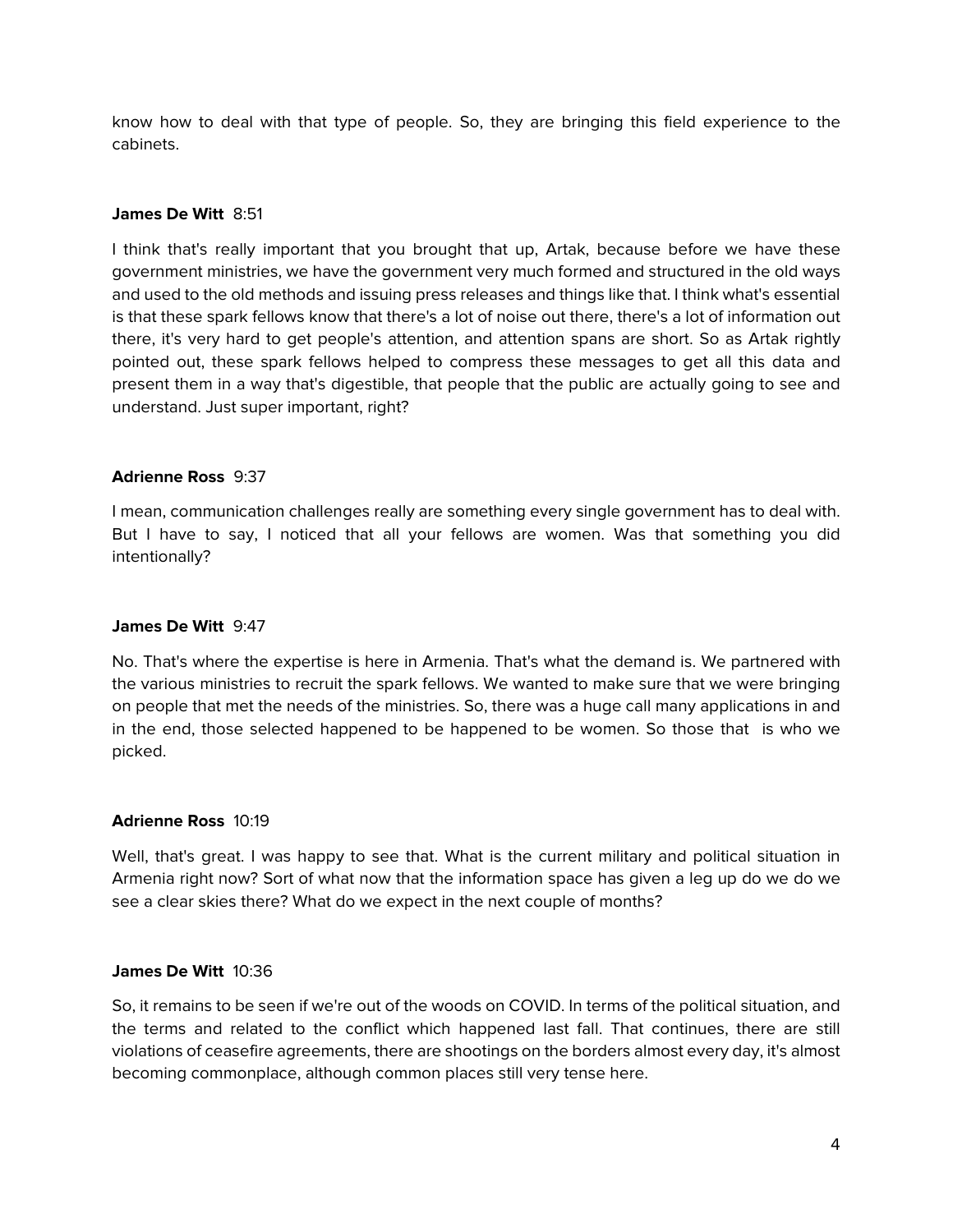### **Artak Shakaryan** 11:02

I want to add that we understand that spark program is a band-aid solution. It's not something remaining, and with our CEPPS partners in Armenia, we do work on developing the reforms on communication in public administration, that will bring more sustainable solution to the issues. And the successful pilot of spark also adds weight to these messages.

# **James De Witt** 11:30

I agree with Artak about it being a band-aid solution, I think it is the genesis of something. We're finishing our first year of this program, and basically the first class the first graduating class program. So, we're going to have an alumni network. We hope these people will work with future spark fellows who are in the process of recruiting now. So, this is the start of something. So even though we don't want to be behind it all the time or funding it, this is going to have a life of its own. I feel pretty confident about that.

# **Adrienne Ross** 12:10

Well, that's a great place to leave things, literally and virtually. Thank you so much for both being here. We really appreciate your time. Now we turn to Ukraine, where disinformation and malign influence have infiltrated countless pockets of society. Today, the National Democratic Institute's Deputy Director for Ukraine Natia Jikia joins us. Natia is a Georgian local who first started her work as a local staffer in her home country before becoming a third country national for Ukraine in 2015. She's here now to talk about how she and the NDI team were able to combat malign influence, and disinformation during three sets of Ukrainian elections during 2019 to 2020. Thank you so much for being here, Natia.

### **Natia Jikia** 12:54

Thank you for having me. I look forward to the conversation.

### **Adrienne Ross** 12:58

I do too. Malign influence and disinformation are a really common problem in Ukraine. What can you tell us about this?

### **Natia Jikia** 13:06

To illustrate the scale of the challenge facing the country, I will cite a few findings from NDI's Public Opinion Research. According to our 2020 online survey, 87% of Ukrainians think that Russian disinformation or propaganda is a big threat or some threat to their way of life. That is a very, very high number. In addition, the vast majority of Ukrainians, that is 79%, recognize that disinformation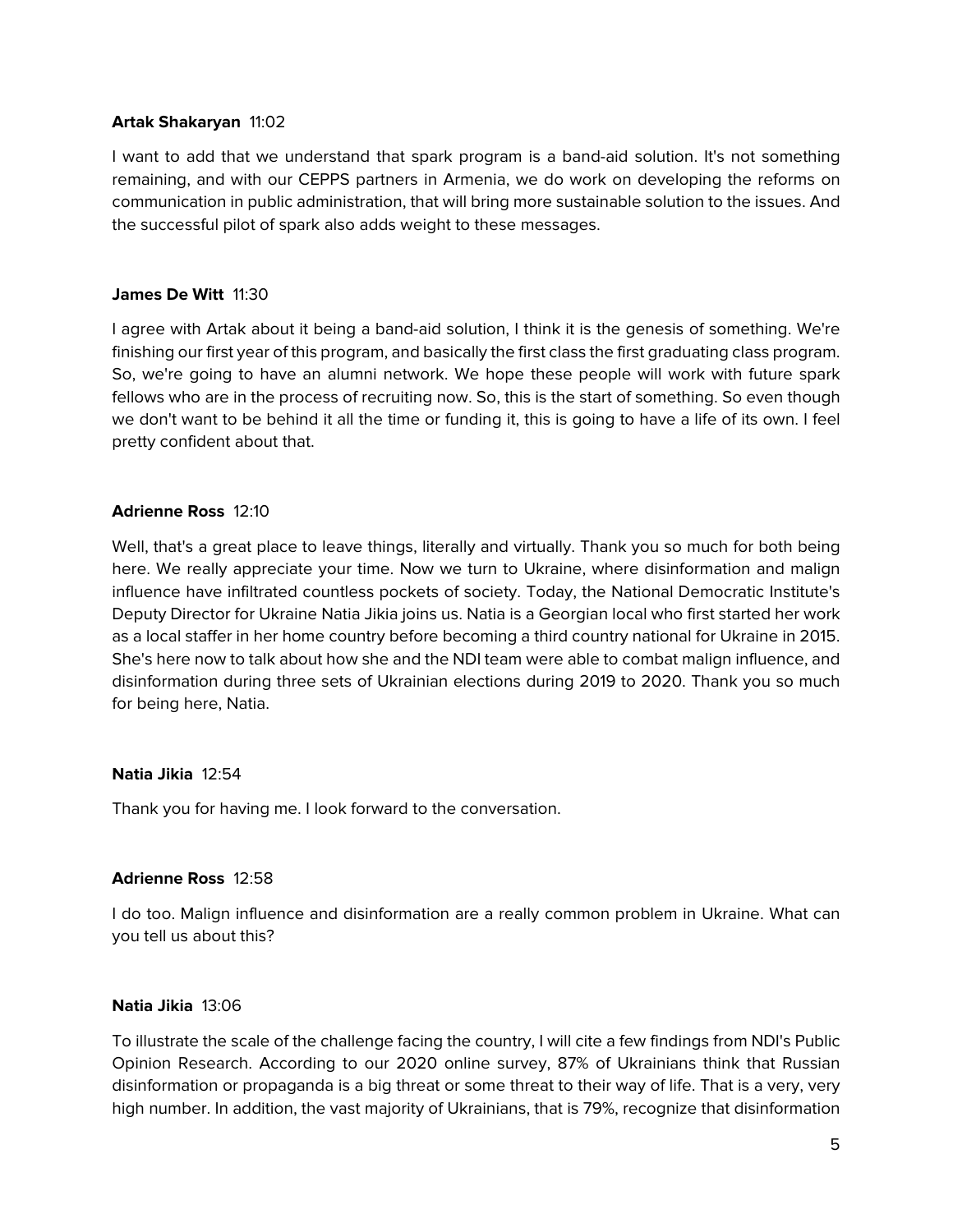and propaganda are being spread in Ukraine, also a very high number indicating a high level of awareness of the problem in the country. So, in this context, with USAID support for all three elections, we carried out election observation missions that included long term analysis looking at more traditional aspects of elections, such as election administration, media environment, and so on. When we were initially designing the observation mission, we realized that there was no way we could assess the media environment in Ukraine without looking at it from the disinformation point of view because of all the challenges I described. And especially looking at Russian disinformation and how it impacts elections in Ukraine. Because Ukraine has been the target of Russian disinformation for years and these attacks are sustained. Those attacks are targeted, and they're very intense. We were, of course, very careful in how we've designed the methodology of what to observe and how to observe during these elections. And we did round two consultations. We've talked to local civil society organizations, including OPOORA and tekstil, who are doing groundbreaking work on countering digital information in Ukraine. We also talked to other election stakeholders so including political parties and traditional media representatives to understand their assessment of the problem. And as a result of this consultations, we've decided that our monitoring efforts would focus on social media, and Facebook and telegram in particular, we also looked for any mentions of election interference. And, for example, for the parliamentary elections, we monitored around 26 telegram channels, and for the 2020 local elections, we monitored 50 telegram channels. So, what did we find? We found that political channels on telegram were similar in focus to Russian messaging on electoral candidates, they were negative on two politicians in particular, President Zelensky and former President Poroshenko. In our monitoring efforts, we looked for any mention of disinformation and election interference in the Facebook posts. And for local elections we've monitored around, we've collected and analyzed around 17,000 Facebook posts from the accounts of regional media outlets, mayoral candidates and political parties. So, what did we find? Messaging patterns were similar to those we saw during previous elections and the most widespread narratives were deployed to undermine the legitimacy of the Ukrainian state and its government, weaken ties between Ukraine and partners in the West, and promote the image of Russian government.

### **Adrienne Ross** 16:35

Out of all of the fantastic work that you all have been able to accomplish, what is your greatest outcome? What do you think you've made the biggest difference by doing this?

#### **Natia Jikia** 16:44

The first thing that I want to highlight is that disinformation is not uniquely an electoral problem, but it impacts elections a great deal, and we cannot assess election integrity any longer without the disinformation lens. So, disinformation should always be incorporated when assessing elections. Also, another important takeaway is that it just confirmed that work that we do is very, very important and makes democracy stronger, which is the best countermeasure against this information.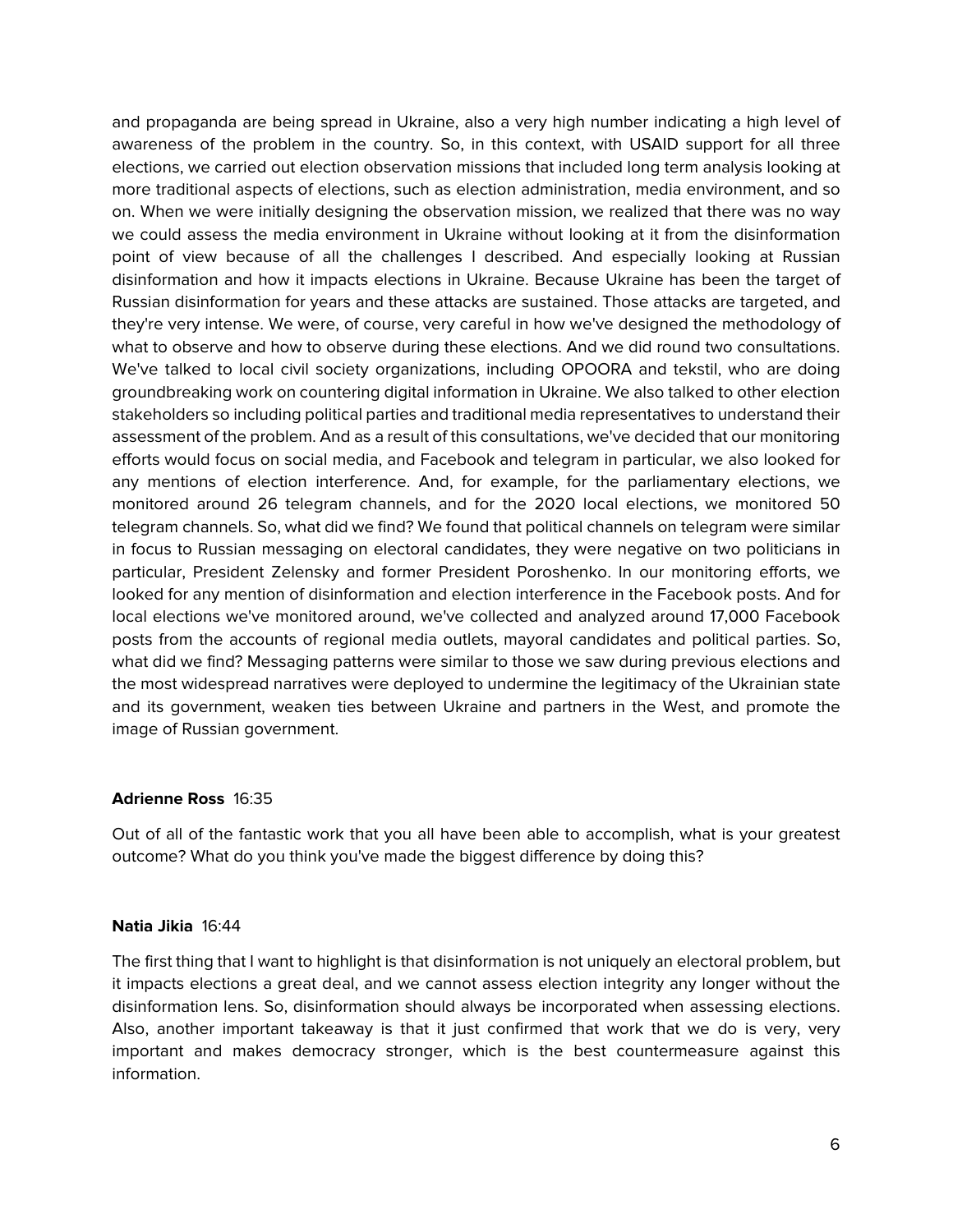# **Adrienne Ross** 17:20

You've mentioned that malign influence can be controlled. What do you think the future of malign influence in Ukraine is now that it's been recognized and dealt with?

## **Natia Jikia** 17:31

I think it's complicated. But I think that most important thing is being done, which is that the problem is recognized, and government is making its strategic priority to fight disinformation. And so, there's a lot of effort that is being made by both by the government by the local civil society, international communities are also focusing on it. So, I think that the collaborative approach that is being taken in Ukraine to find disinformation is probably going to show results. We'll share with you the three reports that will be issued after each of the three elections, and it has a section dedicated section on disinformation that also includes recommendations that will be issued.

# **Adrienne Ross** 18:18

Okay, and our listeners will be able to find that on www.cepps.org/podcast. Thank you for being with us today.

### **Natia Jikia** 18:27

Thank you very much for having me.

### **Adrienne Ross** 18:29

If you need more information on combating digital threats, please check out the countering disinformation guide. This first of its kind resource was created by CEPPS with funding from USAID and combines the collective expertise of those on the frontlines fighting disinformation. The guide outlines how key areas of disinformation are being addressed and provides a searchable inventory of organizations working to make the digital space safe for democracy. Find it at [www.CEPPS.org/podcast.](http://www.cepps.org/podcast) 

One leader who understands weaknesses in the information landscape is Dr. Dan Twining the President of the International Republican Institute. Dan has been leading the institute's mission to advance democracy and freedom around the world since 2017. He has also served as Counselor and Director of the Asia program at the German Marshall fund of the United States, as a member of the US Secretary of State's policy planning staff, a foreign policy adviser to US Senator John McCain, and a staffer for the US Trade Representative. Dan has also taught at Georgetown University and served as a military instructor associated with the Naval Postgraduate School, and he just happens to be one of the most verbose writers I have ever come across. Thank you so much for being here today. Can you explain in your opinion, why malign influence and disinformation are such threats to the health and vitality of democracy?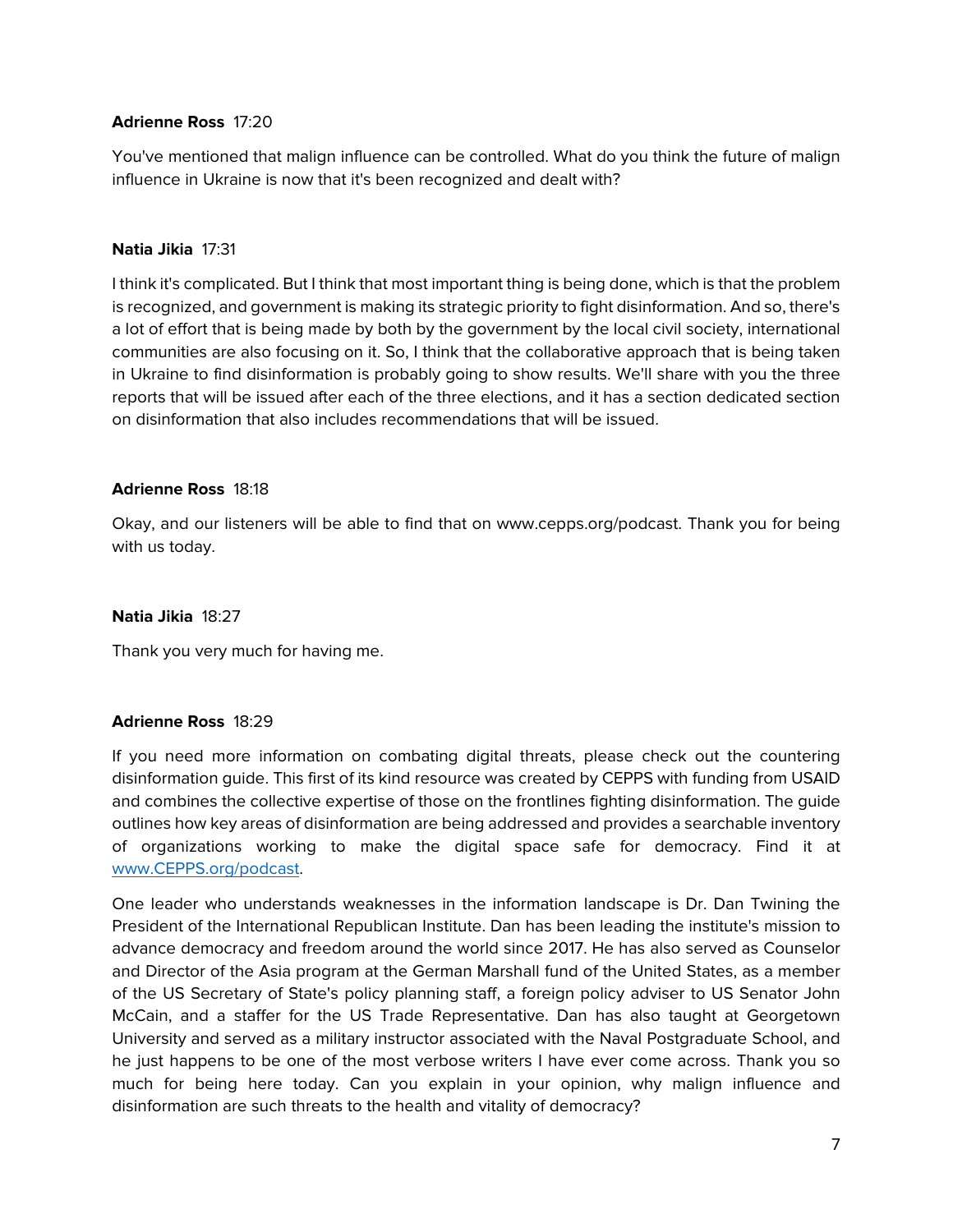#### **Dan Twining** 20:00

Yes, thanks Adrienne. It's great to be with you. So, look, democracy doesn't work without full and effective citizen engagement in politics and political life and citizen engagement is complicated by misinformation and disinformation, right? We see that very much with respect to foreign authoritarians, including Russia and China, who essentially have weaponized information, conducted very sophisticated information operations, what really we should call the misinformation operations against the United States, against friends and allies, against pivotal countries like Ukraine. We've seen in Ukraine, for instance, how the Kremlin has sought to paint a picture of that country as some kind of failed Nazi state when, in fact, the opposite is true. Ukraine is quite a successful country coming out of a very bad period.

### **Adrienne Ross** 20:51

You've listed some really malign examples of this problem, or at least in terms of countries and nations, where do you personally see the worst examples of malign influence and disinformation taking place in the world?

#### **Dan Twining** 21:04

So, there are a couple answers. I mean, one, frankly, is the malign forms of disinformation that Russia and China tell their own citizens, which gives them a totally warped perspective about the United States, about the quality of democracy in the world, about how we work with friends and allies to maintain peace and prosperity. So, Chinese citizenry in particular, but also Russian citizens, in some ways are captured by these fake narratives that come from their autocratic governments that really heightened tensions and increase the risk of great power conflict between our countries. But we've also seen Russia for instance, attack our own electoral integrity, attack electoral integrity and political processes in countries in Europe and beyond, including in Latin America, we've seen China run all sorts of again, malign campaigns designed to distort truth and reality, including in places that many people listening might not see as highly strategic, you know, places in countries in Africa, for instance, where the Chinese run very sophisticated campaigns to squash any media conversation or political conversation in public about Taiwan about Xinjiang, about human rights abuses in Hong Kong and beyond. And so many American friends and allies and citizens in the world don't have a full picture of the nature of these authoritarian states that understand that the way to protect their own autocracies is to essentially neuter the international conversation about their human rights abuses, through forms of information operation, it's really quite dangerous.

#### **Adrienne Ross** 22:35

And one of the things that I think those of us who follow China in particular so closely recognize is that sometimes China doesn't look to be nefarious. Sometimes they look to be a very honest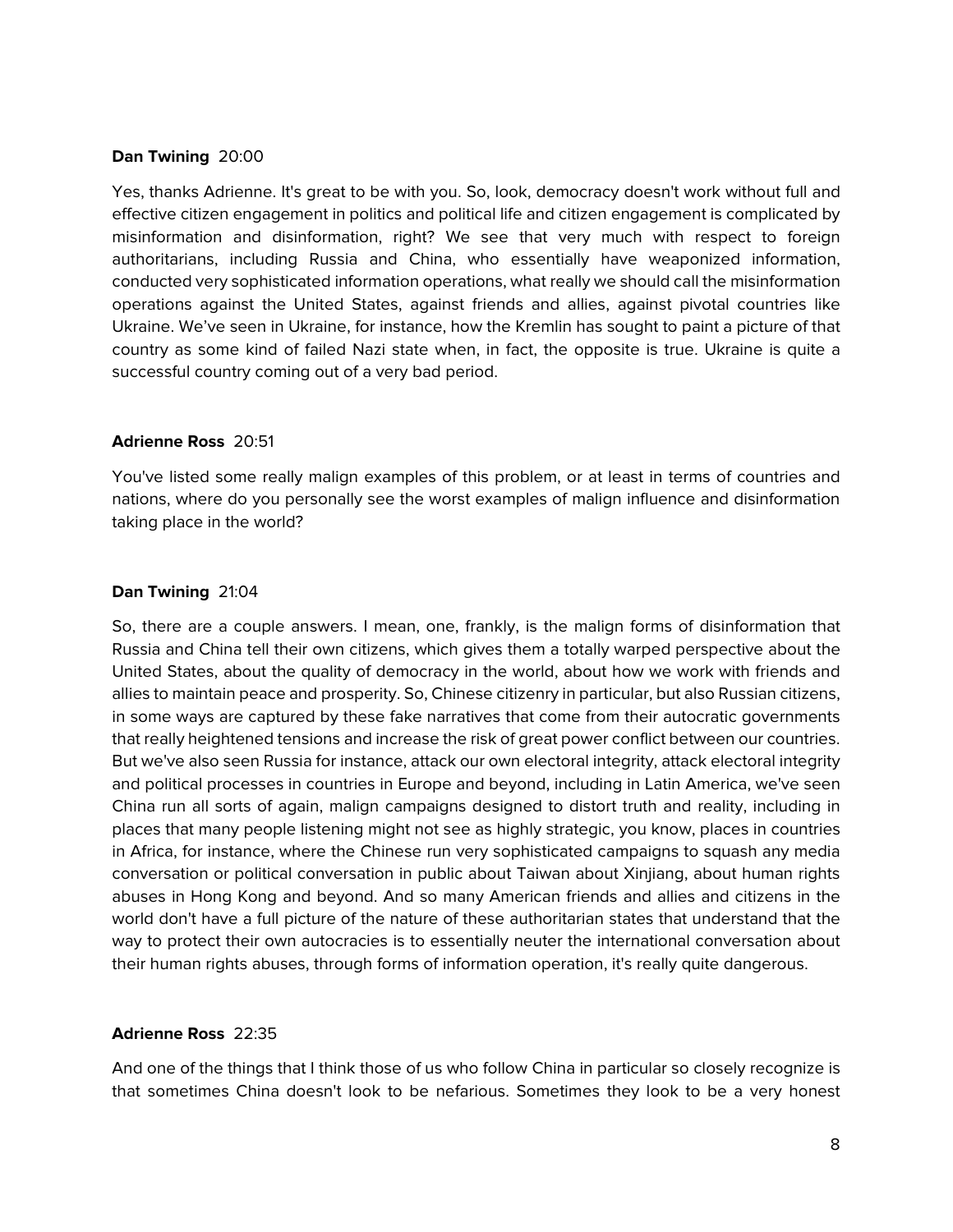brokers and some of these situations. And I'm just wondering, could you give us an example of some of the campaigns that you've seen that have been particularly damaging?

### **Dan Twining** 22:55

We've seen for instance, in in our own hemisphere, in a really important country like Panama, we've seen China run an influence operation, with boatloads of misinformation as part of it to lead Panama to break relations with Taiwan and create diplomatic ties with Beijing. The Chinese came in a very heavy way to influence Panamanian media outlets in directions friendly to Beijing, but they also worked. They ran essentially a covert operation with what was called a China-Panama Friendship Committee that was advising the Panamanian government and members of this friendship committee included Chinese Panamanians, but in fact, some of them were working directly as part of a united front operation controlled from Beijing, controlled from China. So Panamanian citizens, and the Panamanian government thought they were having a conversation with other Panamanian citizens about what was the best course to take in relations with China. And in fact, the Chinese were running a giant influence operation in Panama, that undermined Panamanian sovereignty and caused them to make a decision that, frankly, was not in the best interest of Panama, but was in the best interest of Beijing. I'd also just like to point to a Russian example, you know, in the country of Georgia, their democracy has been deteriorating. And what you have going on there is a set of again, sophisticated Kremlin information operations of the kind we've also seen in Ukraine, creation of quote, civil society organizations that are not, that are actually Kremlin operated, designed to cast doubt on the credibility of Georgia's democracy, seed divisiveness, seed polarization, create culture, wars and other things. Russia uses this misinformation toolkit not just in Georgia, not just in Ukraine, but they've used it here in the United States, to try to cause our citizens to disagree and divide amongst ourselves because guess what, if you're Vladimir Putin, you're running an autocracy. You're a declining power with a lot of nuclear weapons and a lot of oil and gas. It really helps if you can Set the United States and NATO allies sort of against each other internally and cause societal divisions in the West and political polarization that takes our eye off the ball of Russian aggression and abuses throughout the former Soviet Union. So it is something to be more aware of, and you know, in terms of what can we do, because I know you want to talk about that we really do need a lot more citizen education, civic education, that we need private citizens in all of these countries to be able to identify true and objective news and fact, an informed opinion from within their country from what is very different, which is foreign misinformation that is weaponized against our own country. Nobody in the world wants their government to be in hock to a foreign government with a totally different agenda, right? Everybody in the world cares very much about their country's sovereignty and their security and does not want that kind of information penetration from abroad, that weakens and undermines and corrodes governance in that country, again, in favor of the interests of some malign foreign actor.

**Adrienne Ross** 26:04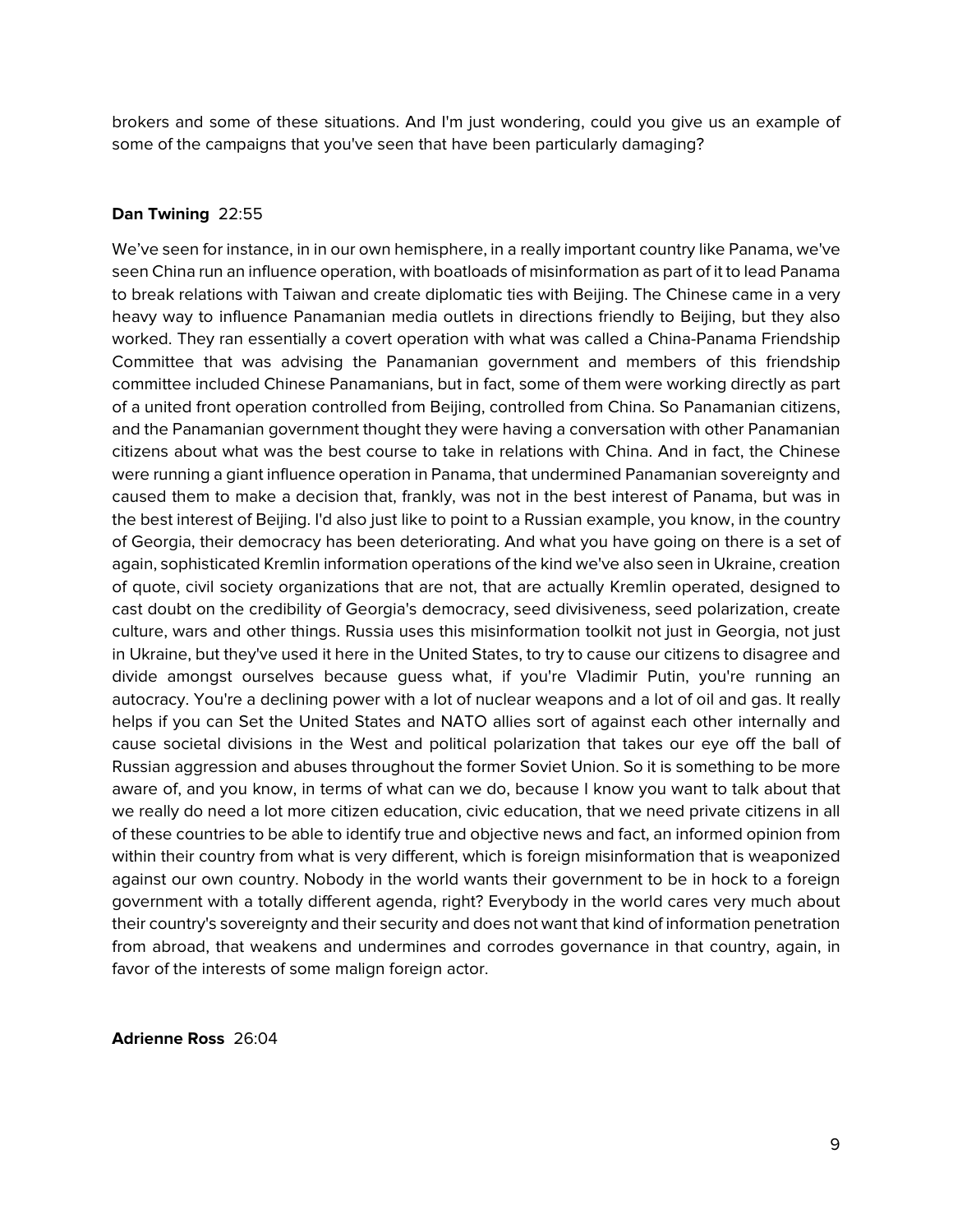You've been talking about this for many years, this is not a 2021 new pandemic issue, right? Malign influence and disinformation have been around for a bit. In your opinion, is it getting better? Is it getting worse? What are we seeing?

# **Dan Twining** 26:19

So, I think we're at a hope and inflection point, you know, there has been this wild west period in social media in particular, where people have lived in these information bubbles and algorithms have enabled them to not only suffer from misinformation and disinformation, but to kind of live in a world of it based on their social media preferences. So, I do think fundamentally that we need as democracies for our citizens to be more engaged in being able to sort out fact from fiction, to cast a skeptical eye on alarmist assertions that may not be rooted, in fact, to understand that we are not fighting wars against countries like Russia and China. But in fact, they are undertaking aggression against us in the form of ceding these information operations that are designed to weaken us. And if we can cast this partly as a question of civic duty and civic patriotism, to be able to, you know, snuff out misinformation, but also cast it as a national security matter, that we don't want our political choices and our political conversation and our any of our countries to be manipulated by malign foreign actors, that's really important to sustaining democratic health and integrity.

# **Adrienne Ross** 27:37

This is such an enormous issue, particularly and we really start to look at it what is your recommendation for individual citizens, people who maybe aren't involved in the democracy, governance, and human rights issues?

# **Dan Twining** 27:48

So, I'd say you know, a couple things. One is to try not to consume news or get information, just from one source. Try to take it in from a variety of sources, whether you're a TV person or a social media person, or print media person, you know, range widely. If you hear something alarming about something happening in your own country, political nefariousness, or somebody's selling out, or whatever it may be is like do your do a little bit of fact checking right, just don't necessarily buy the line that you see in your social media feed, but step back and try to be objective and try to be analytic. You know, I think all of us these, a lot of this social media algorithms, and the news feeds are designed to cause a spike in our own adrenaline and make us angry and outraged. And I think sort of trying to be a little less angry and outraged and a little more thoughtful and analytic. To understand that public servants in our country and other democracies are usually good citizens trying to do the right thing, that what we may be seeing or hearing in terms of this or that scurrilous news report that's getting so energized may not, in fact, be true. In fact, it may be coming from a foreign power trying to manipulate us. So just to understand that protecting our own democratic integrity today requires citizens to be informed and to make smart choices, including about how they take in news and information.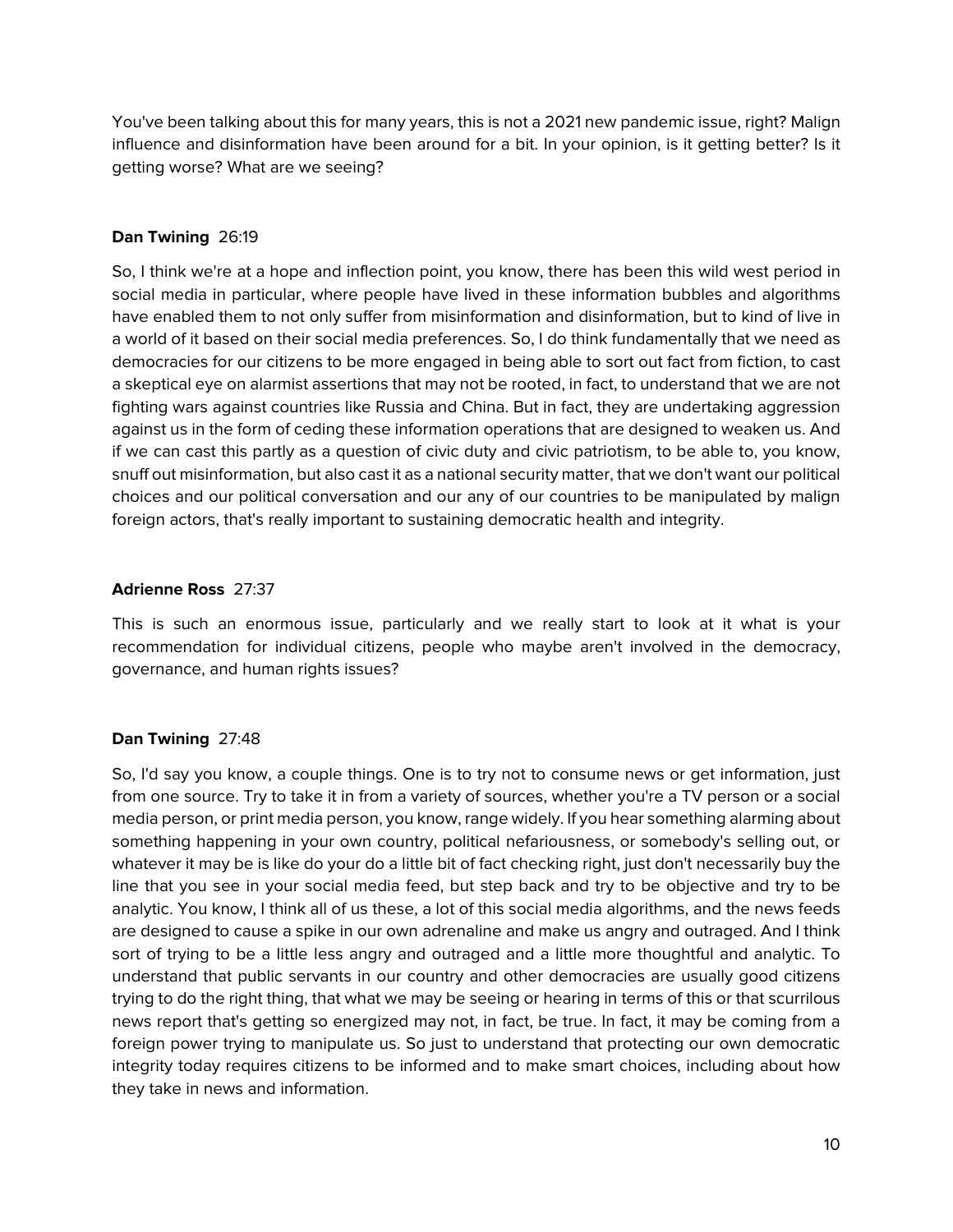### **Adrienne Ross** 29:09

It's certainly worth the time, I think.

### **Dan Twining** 29:11

No, that's right. But if we want to protect our own democracy and our own security, we need to be alert to the fact that we are subject to these campaigns, even if we can't quite see them or trace their fingerprints.

#### **Adrienne Ross** 29:24

I was reading through some of your testimony before the House Foreign Affairs Committee a couple years ago. And in 2018, you said, "I think it can be tempting to take refuge in a belief that democracy promotion somehow is a luxury we can't afford", do you still feel that way?

### **Dan Twining** 29:38

You know, more people are struggling for democratic rights and freedoms around the world than really ever since the fall of the Berlin Wall in 1989. We see people stepping out all over the place. We also see repressive governments cracking down in frankly new and sophisticated and dangerous ways. And so, I'd say we have more at stake than ever. I mean, I agree with the President of United States when he says that we're in a global struggle between democracy and autocracy. By the way, President Ronald Reagan, who founded several of the institutes who formed the CEPPS Consortium, President Reagan said the same thing. And so, I think it's essential for us as Americans to understand that the health and sanctity of our democracy and our free and open way of life are tied to really the fate of democracy in the world and that we have a great stake in a free and open world that remains friendly to us to our interest to our values. And that's why the Russians and the Chinese and the Iranians and other malign actors are trying to chip away at that free and open world, weaken and diminish us, cause us to doubt ourselves. And we should realize that we have something in common with almost every human being out in the world, including literally billions of people in Russia and China and Iran and elsewhere, which is this craving to be free to live a life of dignity, and individual autonomy. And so yes, we have to stand with democrats, small d democrats, all over the world, and continue to help push forward the boundaries of freedom so that we can all live in safety and prosperity.

### **Adrienne Ross** 31:06

And there's nobody who can say that better than that. So, thank you. Thank you so much for joining us today. This has been really fantastic.